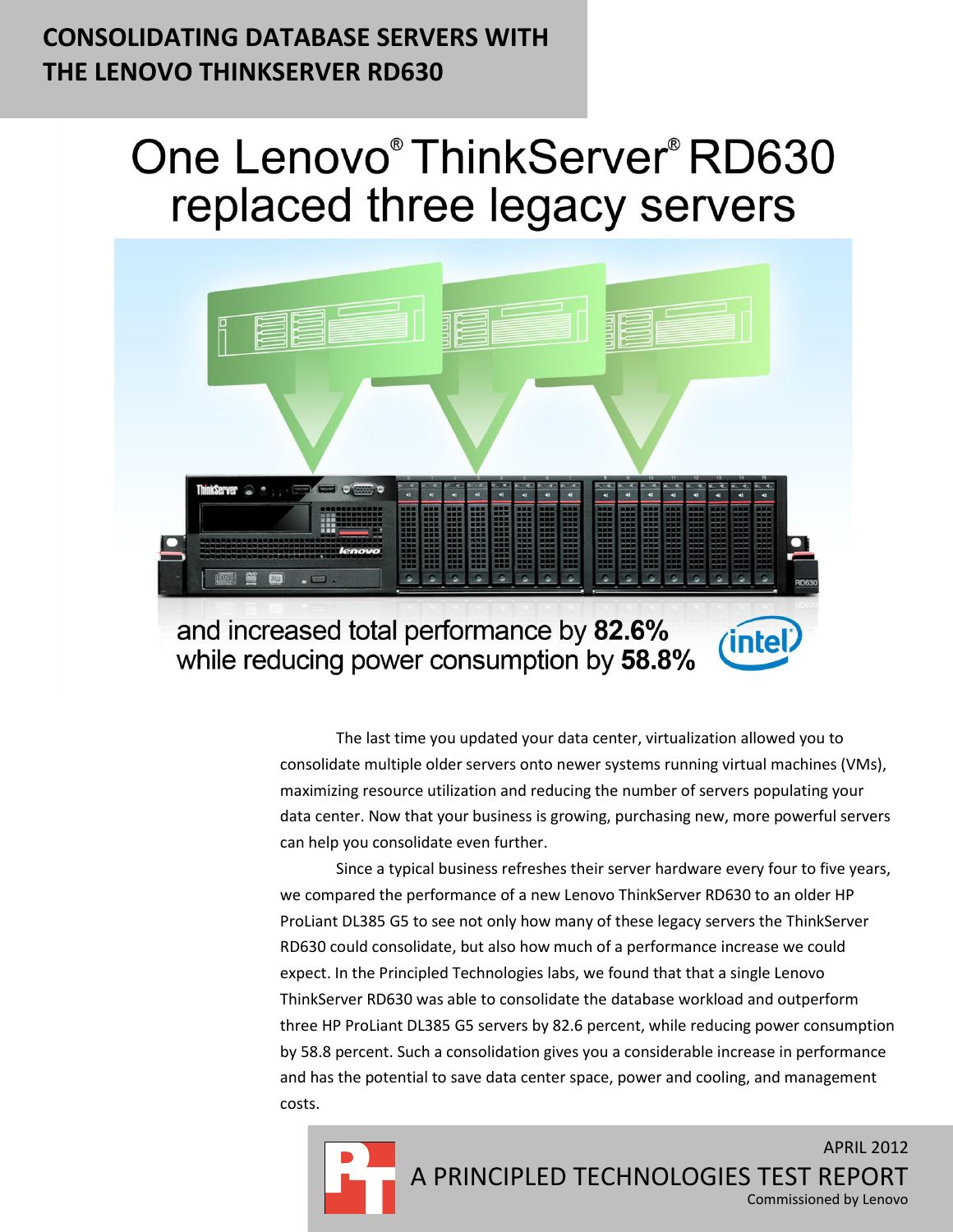# **THINK ABOUT A SERVER UPGRADE**

Consolidating older servers in your data center is an excellent strategy to bring savings to your organization. Upgrading to new high-performing servers that can consolidate many older systems not only saves physical space in your data center, but can also reduce many costs associated with operating your infrastructure, including power and cooling costs, maintenance costs, data center port costs, and more.

### **Consolidate with the Lenovo ThinkServer RD630**

Virtualization has become increasingly popular as businesses discovered that running multiple VMs on a single physical server makes more efficient use of system resources. IT administrators must ensure the VM and its host server can complete the workload generated by the business application it hosts, even during usage spikes. Database applications in particular are typically very intensive in disk I/O and memory utilization, requiring a powerful server with a powerful storage controller and internal drives to host more than a couple of database VMs under stress.

To find how many older HP ProLiant DL385 G5 servers running database application VMs could be consolidated into a single Lenovo ThinkServer RD630, we created VMs on each server with VMware® vSphere® 5 running a heavy database workload, and noted how many VMs the servers were able to support. Additionally, we measured power consumption of the servers and the increase in performance from each VM on the Lenovo ThinkServer RD630 over the HP ProLiant DL385 G5.

We tested database performance using the DVD Store benchmark with a Microsoft® SQL Server 2008 R2 database, configuring the workload in each VM to stress the servers and establish comparable results between the two. The new Lenovo ThinkServer RD630, powered by the Intel® Xeon® processor E5-2680, supported six VMs running heavy database application workloads, three times as many as the HP ProLiant DL385 G5 (see Figure 1). Given that each VM on the Lenovo ThinkServer RD630 was running a heavy, resource intensive workload, you could expect the ThinkServer RD630 to support many more VMs in your environment depending on the demands of the applications running on each VM. Thus, a single Lenovo ThinkServer RD630 can handle the work of three of the older servers while also providing you with significantly higher performance in each VM, making it an excellent consolidation platform.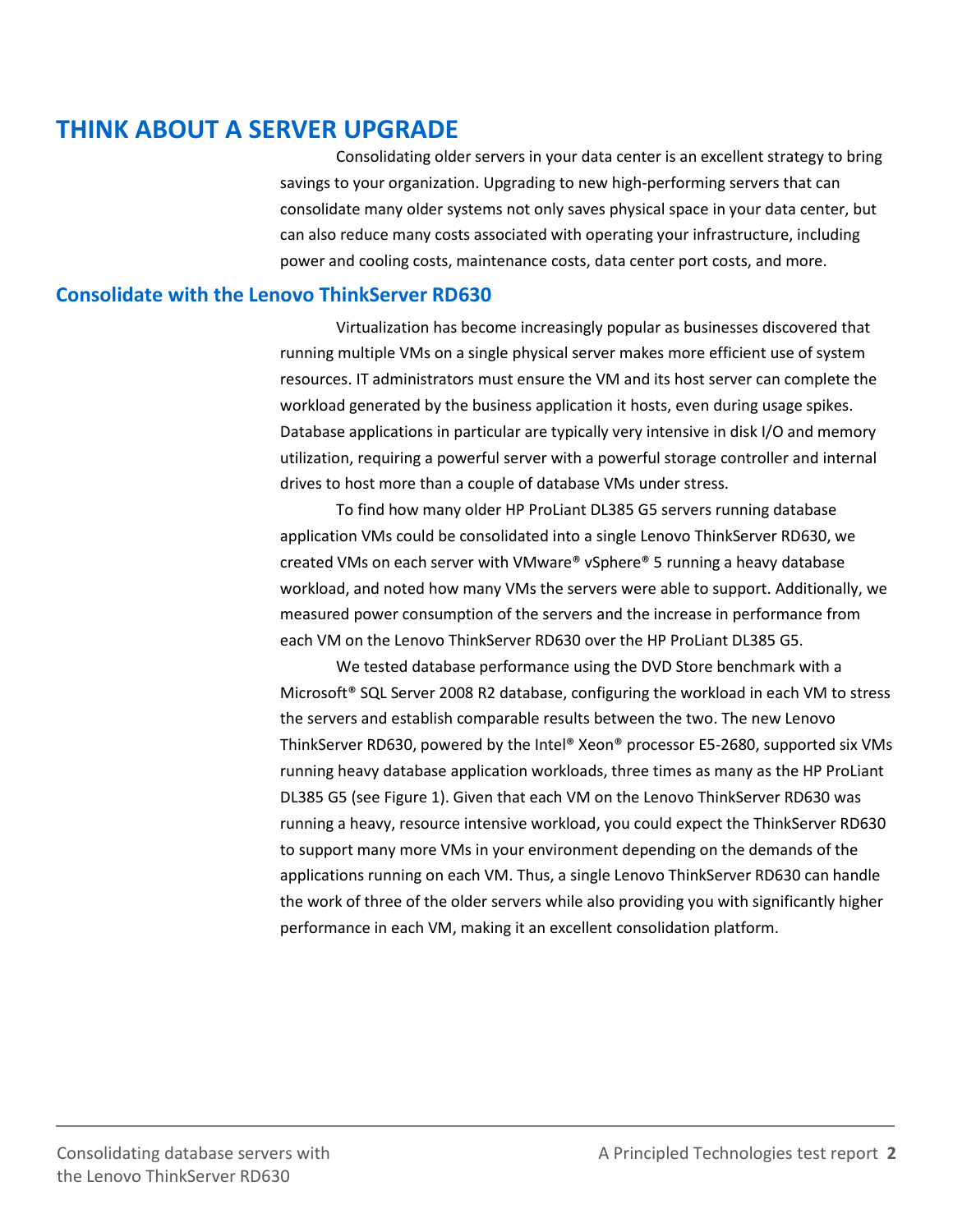



Figure 2 compares the database performance of the two servers, with the Lenovo ThinkServer RD630 demonstrating a staggering 447.7 percent increase in performance over the HP ProLiant DL385 G5. The DVD Store benchmark reports results in orders per minute (OPM) the servers could handle, with databases running in six VMs on the Lenovo ThinkServer RD630 and in two VMs running on the HP ProLiant DL385 G5.



**Figure 2: Total database performance, in OPM, for the two servers.**

> Figure 3 shows the average database performance per VM for the two servers. Each VM on the Lenovo ThinkServer RD630 outperformed the VMs on the HP ProLiant DL385 G5 by an average of 82.6 percent more OPM.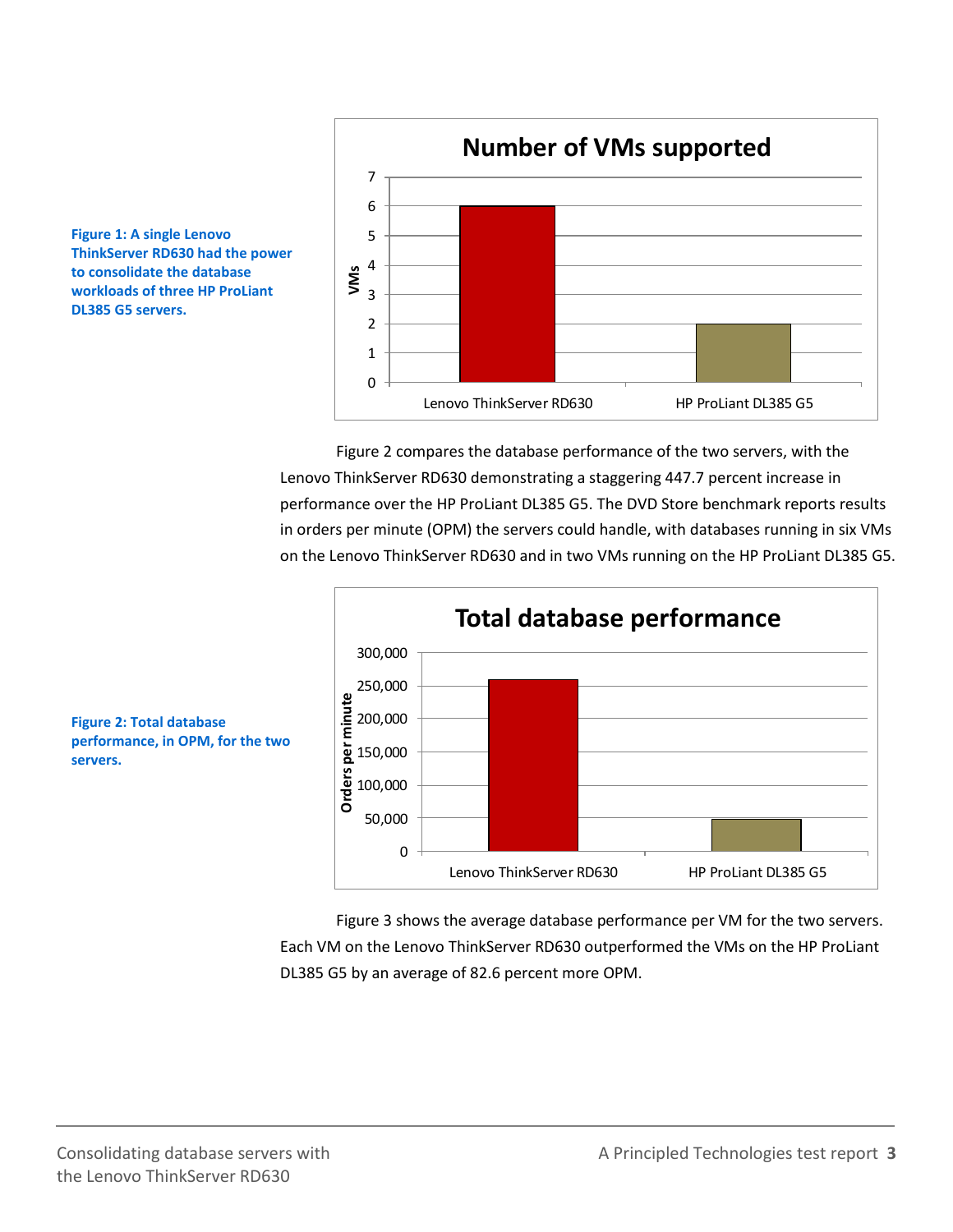



Not only do you have the potential to save on power by reducing the number of servers running in your data center, advances in newer servers allow you to get more performance at a lower power cost. When looking at the power savings that result from consolidating three HP ProLiant DL385 G5 servers into one Lenovo ThinkServer RD630, performance per watt and power per VM allows us to establish a comparison point for the two servers.

Comparing the two servers using both performance and power consumption, the Lenovo ThinkServer RD630 delivered 344.1 percent greater performance per watt, as Figure 4 shows.



**Figure 4: Performance per watt for the two servers.**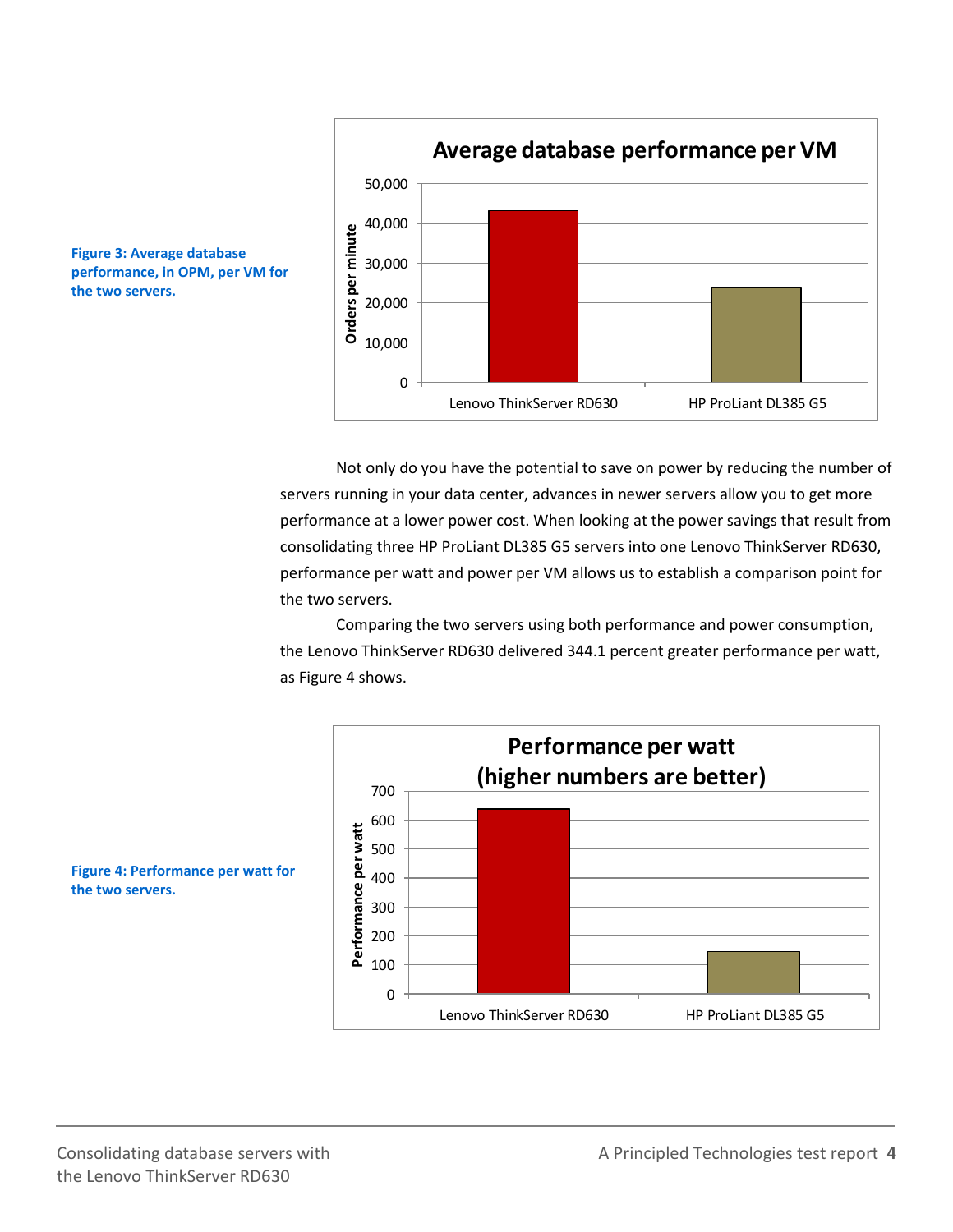As Figure 5 shows, the Lenovo ThinkServer RD630 consumed 58.8 percent less power per VM than the HP ProLiant DL385 G5.



**for the two servers.**

### **ABOUT THE LENOVO THINKSERVER RD630**

Lenovo describes its server as follows: "The all-new Lenovo ThinkServer RD630 mainstream rack server provides powerful new choices to meet your demanding enterprise needs while offering outstanding value. Supporting two of the latest Intel Xeon E5-2600 processors, the ThinkServer RD630 can provide outstanding database and virtualization performance for deployments large or small. Nicely configured, these servers come standard with Web-based remote management, rail kits, hardware RAID, and EasyManage tool-suite for unbeatable value. You enjoy enterprise-grade performance, built-in redundancy, and world-class reliability you expect from the makers of Think products."

Below, we highlight some of the Lenovo ThinkServer RD630's key features.

- **Performance and storage capacity.** The Intel Xeon processor E5-2600 family has up to 16 cores, providing a significant performance improvement over previousgeneration processors. Storage choices for the ThinkServer RD630 include up to 16 SATA, SAS and SSD hot-swap drives.
- **Reliability.** The ThinkServer RD630 comes with redundant power supplies, fans, and a selection of RAID adapters to prevent data loss.
- **Power efficiency.** The power-efficient ThinkServer RD630 features the Lenovo ThinkServer Smart Grid Technology. This feature allows IT administrators the ability to monitor and intelligently manage power consumption, even making recommendations for optimal power settings, for a server or group of servers via a central console. This power management technology helps to reduce energy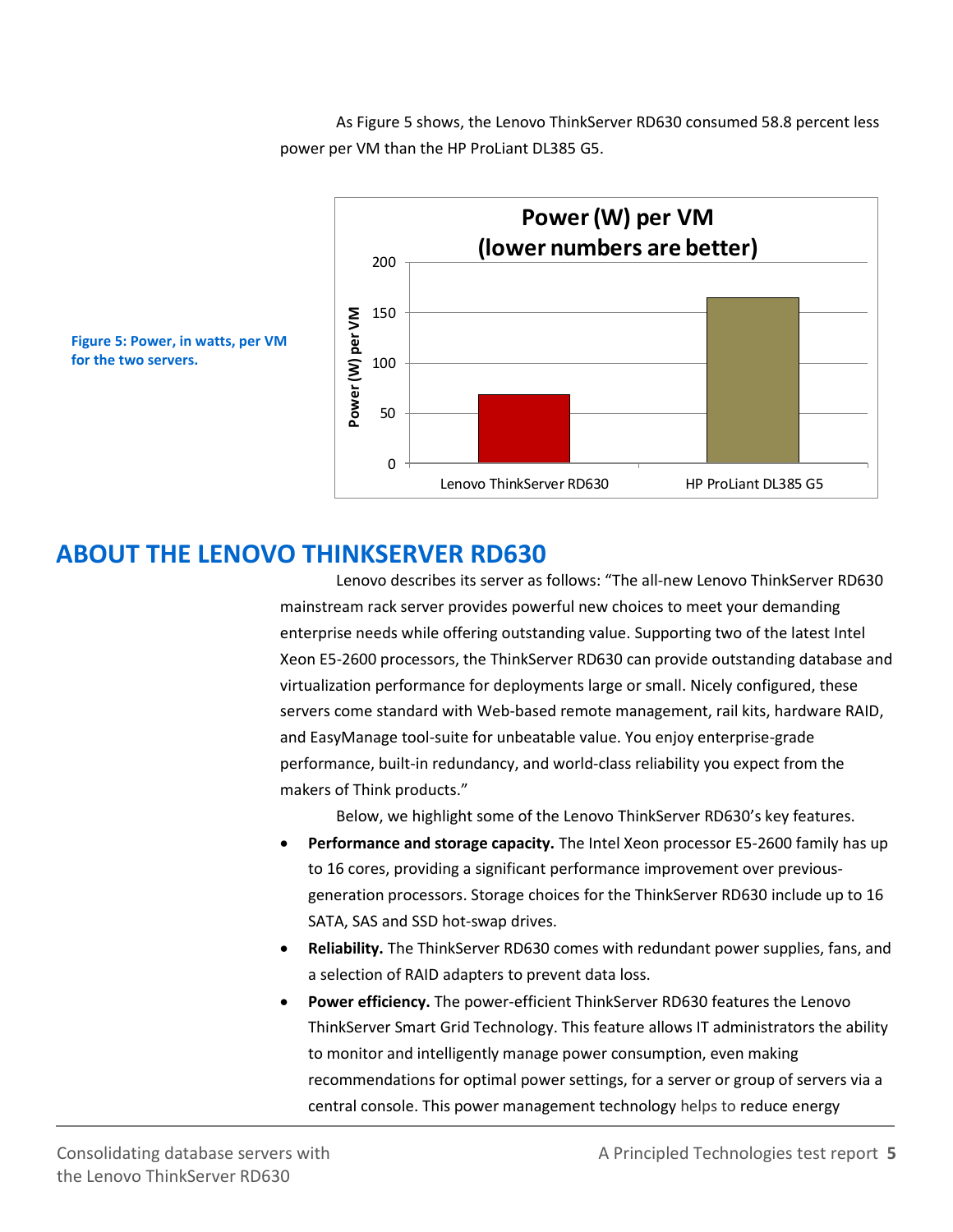consumption and infrastructure costs. Additionally, the ThinkServer RD630 is Energy Star 1.1 certified and Climate Savers certified.

 **Ease of use and manageability.** ThinkServers are supported by a suite of management tools that enables you to easily install, maintain, and manage your ThinkServer RD630. Systems management based on open standards and protocols mean easy integration into your existing network.

Lenovo ThinkPlus® Productivity, ThinkPlus Priority Support and available 4-hour service response further assist you in installation and IT support.

For detailed information about the Lenovo ThinkServer RD630, visit the Lenovo server site at [www.lenovo.com.](file:///C:/Users/Administrator/AppData/Local/Microsoft/Windows/Temporary%20Internet%20Files/Content.Outlook/R10NE93R/www.lenovo.com) For details on the specific configuration we tested, see [Appendix A.](#page-7-0)

# **WHAT WE FOUND**

Figure 6 presents the results of our tests, including the number of VMs the servers could run, the total database performance in OPM, and the percentage CPU utilization the servers used to run the workloads. Note that we used a heavy, resource intensive workload on each VM in order to stress the servers and demonstrate the higher performance capacity of the Lenovo ThinkServer RD630. Assuming your workload on each VM is not as intensive, you could expect to run a higher number of VMs in your environment.

| <b>Host server</b>       | <b>Number of VMs</b> | <b>Total OPM</b> | <b>Percentage CPU utilization</b> |
|--------------------------|----------------------|------------------|-----------------------------------|
| Lenovo ThinkServer RD630 |                      | 259,989          | 83.4                              |
| HP ProLiant DL385 G5     |                      | 47,467           | 64.3                              |

**Figure 6: Database performance results for the two servers.**

Figure 7 presents the power results of our testing. While the ThinkServer RD630 used more power than the HP server did overall, it was running a much larger workload. This makes the power/VM and performance/watt statistics the more meaningful ones for comparison. The Lenovo ThinkServer RD630 used 58.8 percent less power per VM than the HP ProLiant DL385 G5, while simultaneously providing better performance per VM. The Lenovo ThinkServer RD630 delivered 344.1 percent greater total server performance per watt.

| <b>Host server</b>       | Power (W) | Power/VM (W) | Performance/watt |
|--------------------------|-----------|--------------|------------------|
| Lenovo ThinkServer RD630 | 407       | 68           | 638.8            |
| HP ProLiant DL385 G5     | 330       | 165          | 143.8            |

**Figure 7: Power, in watts, the two servers used to run the workload.**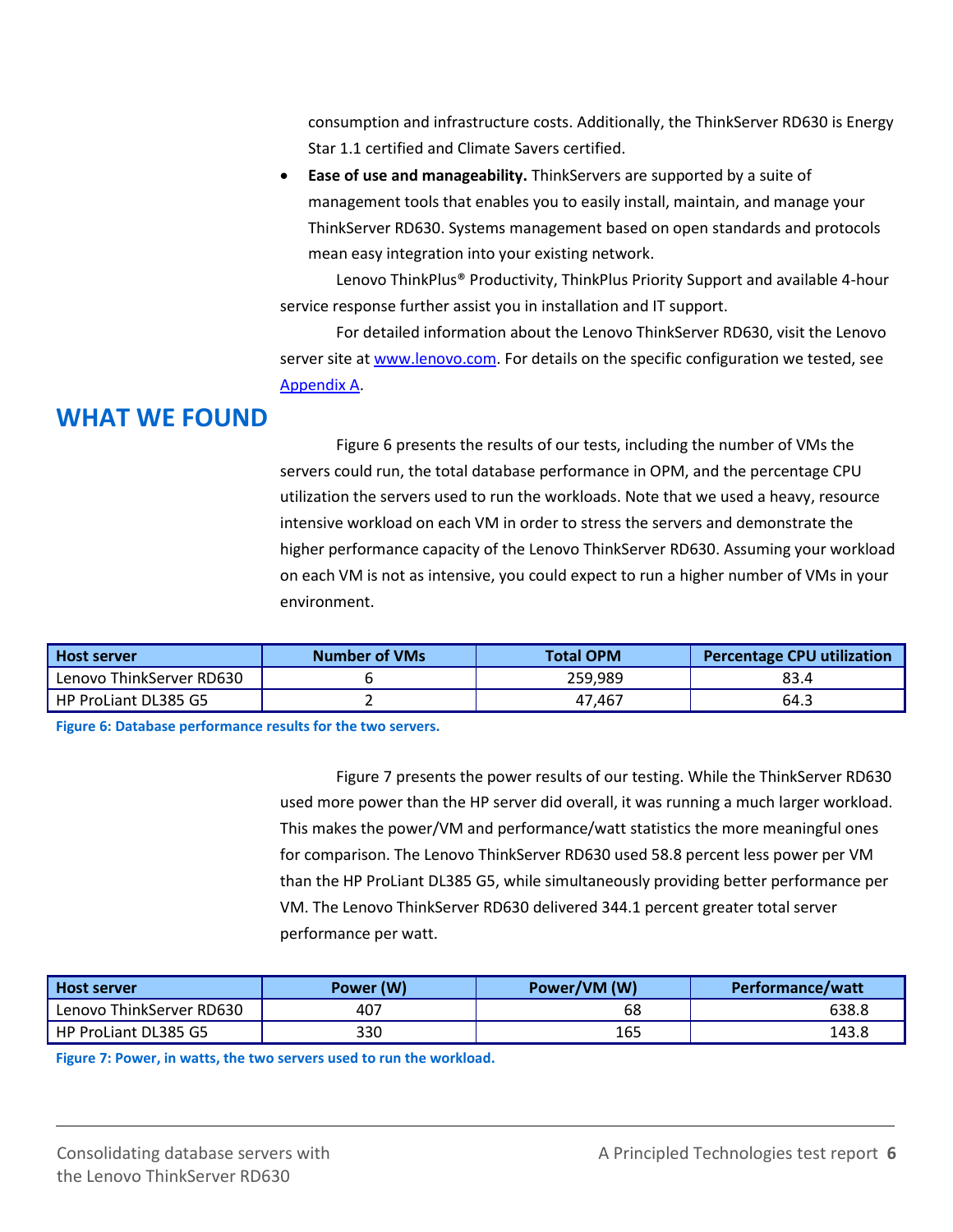## **WHAT WE TESTED**

We optimized the virtual hardware configuration for each VM for best performance using the available resources on each server. We configured the VMs on the HP ProLiant DL585 G5 with 2GB of memory and three vCPUs, and configured the VMs on the Lenovo ThinkServer RD630 with 4GB of memory and four vCPUs. In that way, we were able to create a real-world representation of how these servers would be utilized while under stress from a database application.

We used the DVD Store version 2.1 (DS2) benchmark to test the database performance of the servers. We ran DS2 on multiple client machines against each test server and recorded the power the servers consumed and the OPM they could handle.

For detailed configuration information on the servers we tested, se[e Appendix](#page-7-0) [A.](#page-7-0) For detailed instructions on how we tested, see [Appendix B.](#page-10-0)

### **About DVD Store Version 2.1**

To create our real-world ecommerce workload, we used the DVD Store Version 2.1 benchmarking tool. DS2 models an online DVD store, where customers log in, search for movies, and make purchases. DS2 reports these actions in orders per minute that the system could handle, to show what kind of performance you could expect for your customers. The DS2 workload also performs other actions, such as adding new customers, to exercise the wide range of database functions you would need to run your ecommerce environment.

### **IN CONCLUSION**

Populating your data center with new, more powerful and energy efficient servers can deliver numerous benefits to your organization. By consolidating multiple older servers onto a new platform, you can save in the areas of data center space and port costs, management costs, and power and cooling costs.

In our tests, we found that the Lenovo ThinkServer RD630 could consolidate the workloads of three HP ProLiant DL385 G5 servers, while increasing overall performance by 82.6 percent and reducing power consumption by 58.8 percent, making the ThinkServer RD630 an excellent choice to reduce the costs associated with running your data center.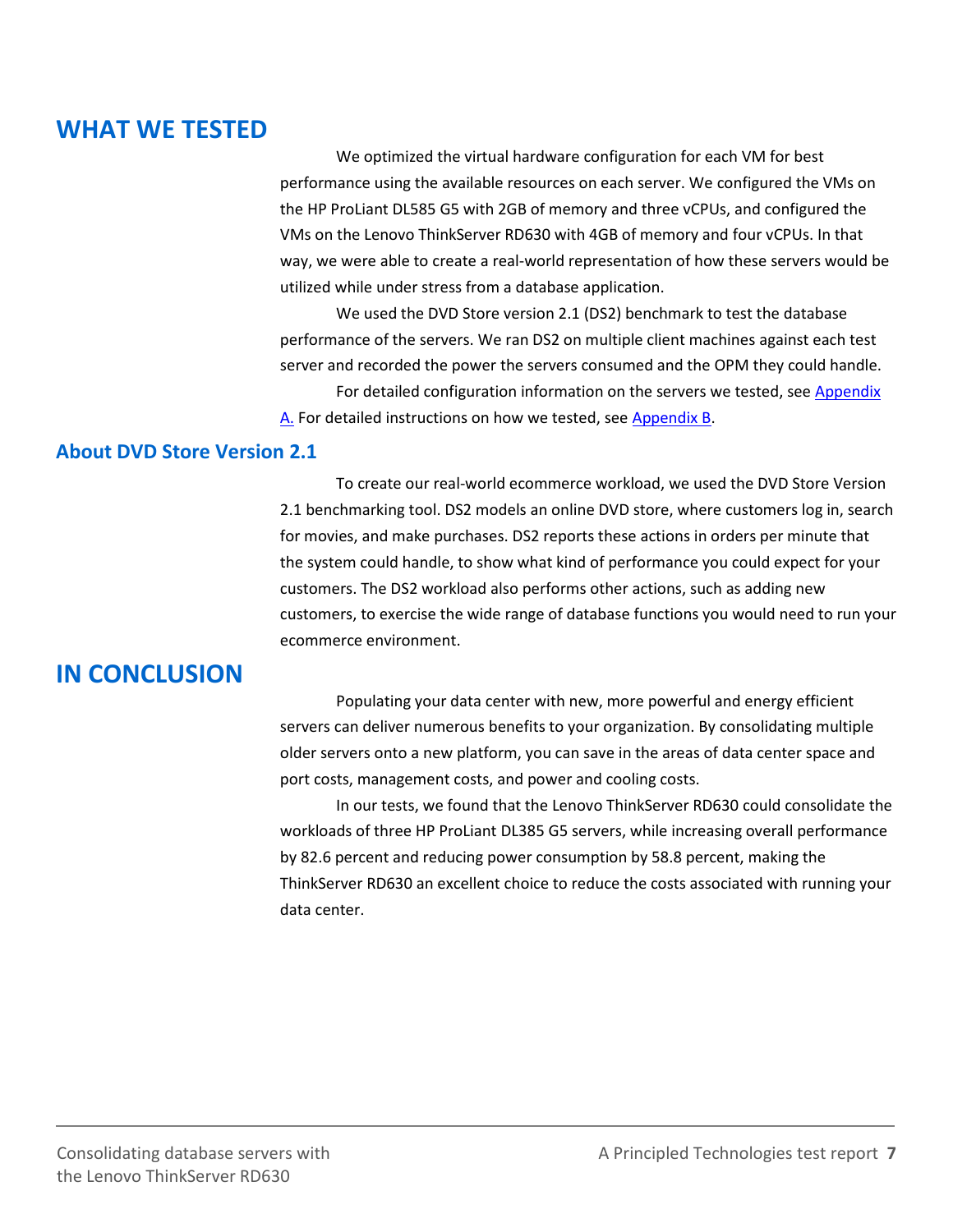# <span id="page-7-0"></span>**APPENDIX A – SERVER CONFIGURATION INFORMATION**

Figure 8 provides detailed configuration information for the test servers.

| <b>System</b>                             | <b>Lenovo ThinkServer RD630</b>                  | <b>HP ProLiant DL385 G5</b>  |  |  |
|-------------------------------------------|--------------------------------------------------|------------------------------|--|--|
| <b>Power supplies</b>                     |                                                  |                              |  |  |
| <b>Total number</b>                       | $\overline{2}$                                   | $\overline{2}$               |  |  |
| Vendor and model number                   | <b>Delta Electronics DPS-800RB</b>               | HP 379124-001                |  |  |
| Wattage of each (W)                       | 800                                              | 1000                         |  |  |
| <b>Cooling fans</b>                       |                                                  |                              |  |  |
| <b>Total number</b>                       | 6                                                | 6                            |  |  |
| Vendor and model number                   | AVC 2B06038B12G                                  | Nidec <sup>®</sup> B35441-94 |  |  |
| Dimensions (h x w) of each                | $3'' \times 1 - 7/8''$                           | $2 - 1/2" \times 1 - 1/2"$   |  |  |
| Volts                                     | 12                                               | 12                           |  |  |
| Amps                                      | 2.7                                              | 1.5                          |  |  |
| General                                   |                                                  |                              |  |  |
| Number of processor packages              | $\overline{2}$                                   | $\overline{2}$               |  |  |
| Number of cores per processor             | 8                                                | 4                            |  |  |
| Number of hardware threads per core       | 16                                               | $\mathbf{1}$                 |  |  |
| System power management policy            | <b>Balanced</b>                                  | Balanced                     |  |  |
| <b>CPU</b>                                |                                                  |                              |  |  |
| Vendor                                    | Intel                                            | AMD                          |  |  |
| Name                                      | Xeon                                             | Opteron™                     |  |  |
| Model number                              | E5-2680                                          | 2356                         |  |  |
| Stepping                                  | C1                                               | B <sub>3</sub>               |  |  |
| Socket type                               | 2011 LGA                                         | $F - 1207$                   |  |  |
| Core frequency (GHz)                      | 2.70                                             | 2.30                         |  |  |
| L1 cache                                  | 32 KB (per core)                                 | 64 KB                        |  |  |
| L <sub>2</sub> cache                      | 256 KB (per core)                                | 512 KB (per core)            |  |  |
| L3 cache                                  | 20 MB (shared)                                   | 2 MB (shared)                |  |  |
| <b>Platform</b>                           |                                                  |                              |  |  |
| Vendor and model number                   | Lenovo ThinkServer RD630                         | HP ProLiant DL385 G5         |  |  |
| <b>BIOS</b> name and version              | American Megatrend Inc. 2.14<br>Lenovo BIOS 0.21 | HP BIOS A09 (05/02/2011)     |  |  |
| <b>BIOS</b> settings                      | Default                                          | Default                      |  |  |
| <b>Memory module(s)</b>                   |                                                  |                              |  |  |
| Total RAM in system (GB)                  | 160                                              | 8                            |  |  |
| Vendor and model number                   | Samsung® M393B1K70CH0-CH9                        | Qimonda® HYS72T512220EP      |  |  |
| <b>Type</b>                               | PC3-10600R DDR3                                  | PC2-5300P                    |  |  |
| Speed (MHz)                               | 1,333                                            | 667                          |  |  |
| Speed running in the system (MHz)         | 1,333                                            | 667                          |  |  |
| Timing/Latency (tCL-tRCD-tRP-<br>tRASmin) | $9 - 9 - 9 - 24$                                 | $5 - 5 - 5 - 15$             |  |  |
| Size (GB)                                 | 8                                                | $\overline{4}$               |  |  |
| Number of RAM module(s)                   | 20                                               | $\overline{2}$               |  |  |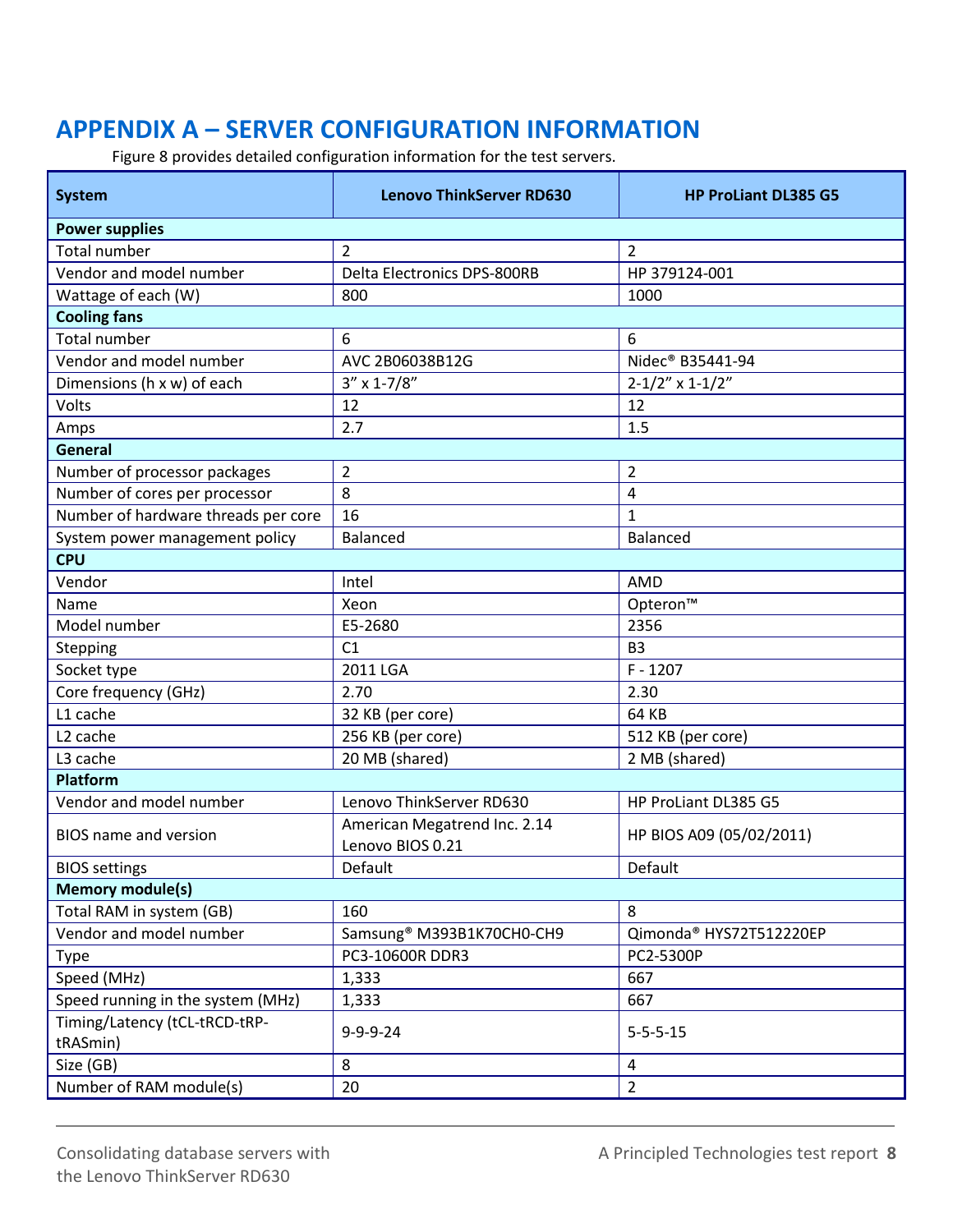| <b>System</b>                         | <b>Lenovo ThinkServer RD630</b> | <b>HP ProLiant DL385 G5</b>      |  |
|---------------------------------------|---------------------------------|----------------------------------|--|
| Chip organization                     | Double-sided                    | Double-sided                     |  |
| Rank                                  | Dual                            | Dual                             |  |
| <b>Operating system (host)</b>        |                                 |                                  |  |
| Name                                  | VMware ESXi 5                   | VMware ESXi 5                    |  |
| <b>Build number</b>                   | 5.0.0                           | 5.0.0                            |  |
| <b>Operating system (virtualized)</b> |                                 |                                  |  |
| Name                                  | Windows Server 2008 R2          | Windows Server 2008 R2           |  |
| <b>Build number</b>                   | 7601                            | 7601                             |  |
| Service pack                          | SP <sub>1</sub>                 | SP <sub>1</sub>                  |  |
| File system                           | <b>NTFS</b>                     | <b>NTFS</b>                      |  |
| Kernel                                | ACPI x64-based PC               | ACPI x64-based PC                |  |
| Language                              | English                         | English                          |  |
| <b>RAID controller</b>                |                                 |                                  |  |
| Vendor and model number               | LSI™ MegaRaid® SAS 9260-8i      | HP Smart Array P400 Controller   |  |
| Firmware version                      | 2.120.183-1415                  | 7.22                             |  |
| Cache size (MB)                       | 512                             | 512                              |  |
| Hard drives #1                        |                                 |                                  |  |
| Vendor and model number               | Seagate® ST9600204SS            | HP MBF2300RC                     |  |
| Number of drives                      | $\overline{2}$                  | 8                                |  |
| Size (GB)                             | 600                             | 300                              |  |
| <b>RPM</b>                            | 10,000                          | 10,000                           |  |
| <b>Type</b>                           | SAS                             | SAS 6.0 Gb/s                     |  |
| <b>Hard drives #2</b>                 |                                 |                                  |  |
| Vendor and model number               | STEC® M16ISD2-200UCP            | N/A                              |  |
| Number of drives                      | $\overline{4}$                  | N/A                              |  |
| Size (GB)                             | 200                             | N/A                              |  |
| Type                                  | SATA/SSD 300 Gb/s               | N/A                              |  |
| <b>Ethernet adapters</b>              |                                 |                                  |  |
| <b>First network adapter</b>          |                                 |                                  |  |
| Vendor and model number               | Intel I350                      | HP NC373i Gigabit Server Adapter |  |
| Type                                  | Integrated                      | Integrated                       |  |
| <b>Second network adapter</b>         |                                 |                                  |  |
| Vendor and model number               | Intel I350                      | HP NC373i Gigabit Server Adapter |  |
| Type                                  | Integrated                      | Integrated                       |  |
| <b>Third network adapter</b>          |                                 |                                  |  |
| Vendor and model number               | <b>Intel 82574L</b>             | N/A                              |  |
| <b>Type</b>                           | Integrated                      | N/A                              |  |
| <b>Optical drive(s)</b>               |                                 |                                  |  |
| Vendor and model number               | HL-DT-ST CD-ROM                 | HL-DT-ST CD-ROM                  |  |
| Type                                  | SATA                            | SATA                             |  |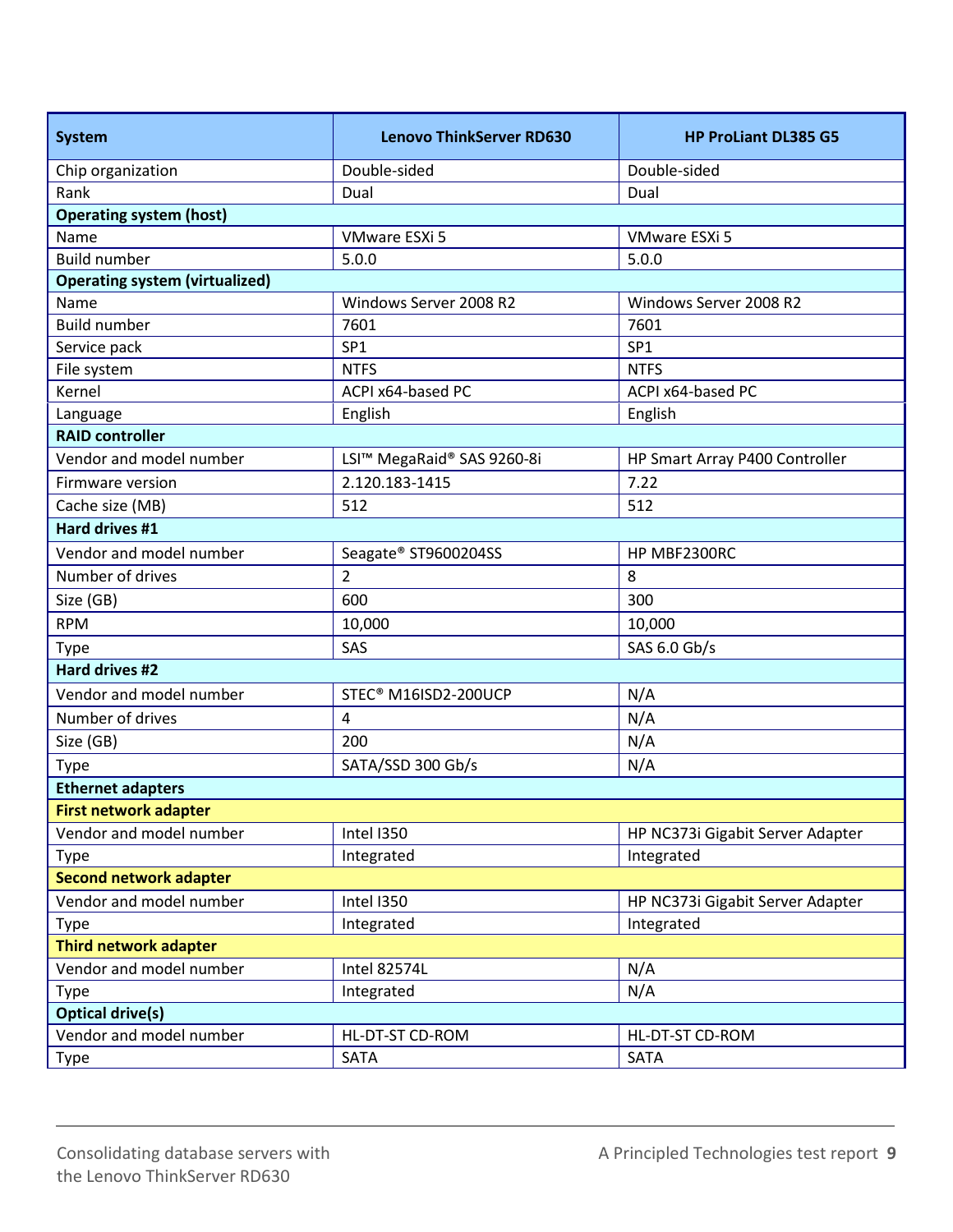| System    | <b>Lenovo ThinkServer RD630</b> | <b>HP ProLiant DL385 G5</b> |
|-----------|---------------------------------|-----------------------------|
| USB ports |                                 |                             |
| Number    |                                 |                             |
| Type      | 2.0                             | 2.0                         |

**Figure 8: System configuration information for the test servers.**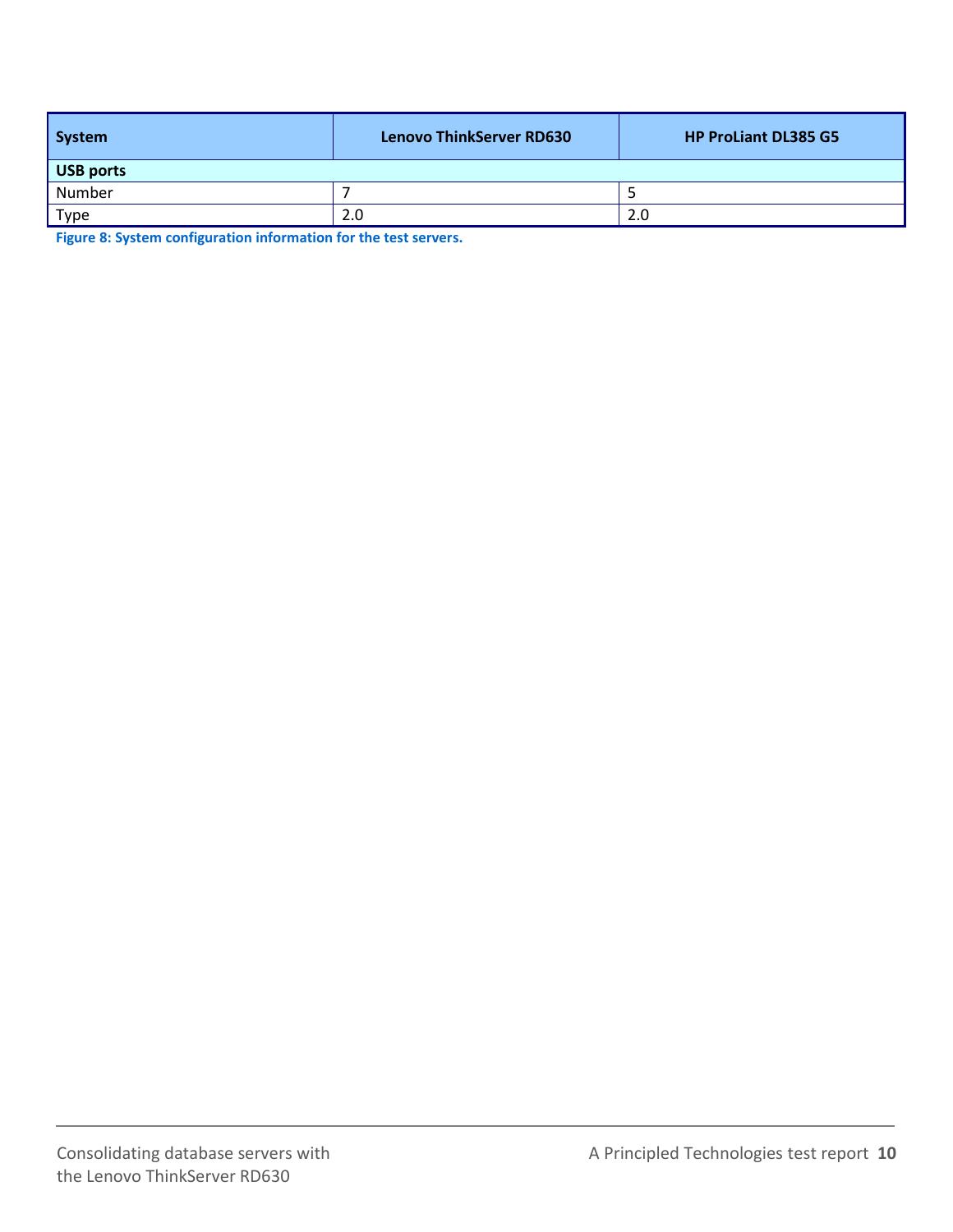# <span id="page-10-0"></span>**APPENDIX B - HOW WE TESTED**

### **Setting up the servers – VMware vSphere 5.0**

#### **Configuring partitions on the servers**

Boot the server and enter RAID controller configuration when prompted (F8 for HP and CTRL+H for Lenovo).Following the setup wizard, we configured two drives in a RAID 1 configuration for one partition and six in a RAID 10 for a second partition for the HP ProLiant DL585 G5. For the Lenovo ThinkServer RD630, we assigned the 600GB SAS drives in a RAID 1 configuration for one partition and the 4 SSD drives in a RAID10 configuration for the second partition.

#### **Installing VMware vSphere 5.0 (ESXi) on the servers**

- 1. Insert the disk, and select Boot from disk.
- 1. On the Welcome screen, press Enter.
- 2. On the End User License Agreement (EULA) screen, press F11.
- 3. On the Select a Disk to Install or Upgrade Screen, select the relevant volume to install ESXi on and press Enter. (We choose to install to internal USB devices.)
- 4. On the Please Select a Keyboard Layout screen, press Enter.
- 5. On the Enter a Root Password Screen, assign a root password and confirm it by entering it again. Press Enter to continue.
- 6. On the Confirm Install Screen, press F11 to install.
- 7. On the Installation complete screen, press Enter to reboot.

#### **Configuring ESXi after Installation**

- 1. On the 5.0.0 ESXi screen, press F2, enter the root password, and press Enter.
- 2. On the System Customization screen, select Troubleshooting Options, and press Enter.
- 3. On the Troubleshooting Mode Options screen, select enable ESXi Shell, and press Enter.
- 4. Select Enable SSH, press Enter, and press ESC.
- 5. On the System Customization screen, select Configure Management Network.
- 6. On the Configure Management Network screen, select IP Configuration.
- 7. On the IP Configuration screen, select set static IP, enter an IP address, subnet mask, and default gateway, and press Enter.
- 8. On the Configure Management Network screen, press Esc. When asked if you want to apply the changes, press Y.

#### **Configuring VM networking on ESXi**

- 1. Using the vSphere client from another machine, connect to the ESXi server.
- 2. Add the necessary vSwitch for the network that DVD Store traffic will use:
	- a. Click the host, click the Configuration tab, and click Networking.
	- b. Click Add Networking.
	- c. Choose Virtual Machine, and click Next.
	- d. Choose create a vSphere standard switch.
	- e. Choose the NIC associated with VM traffic.
	- f. Assign the network label and assign IP settings.
	- g. Click Finish.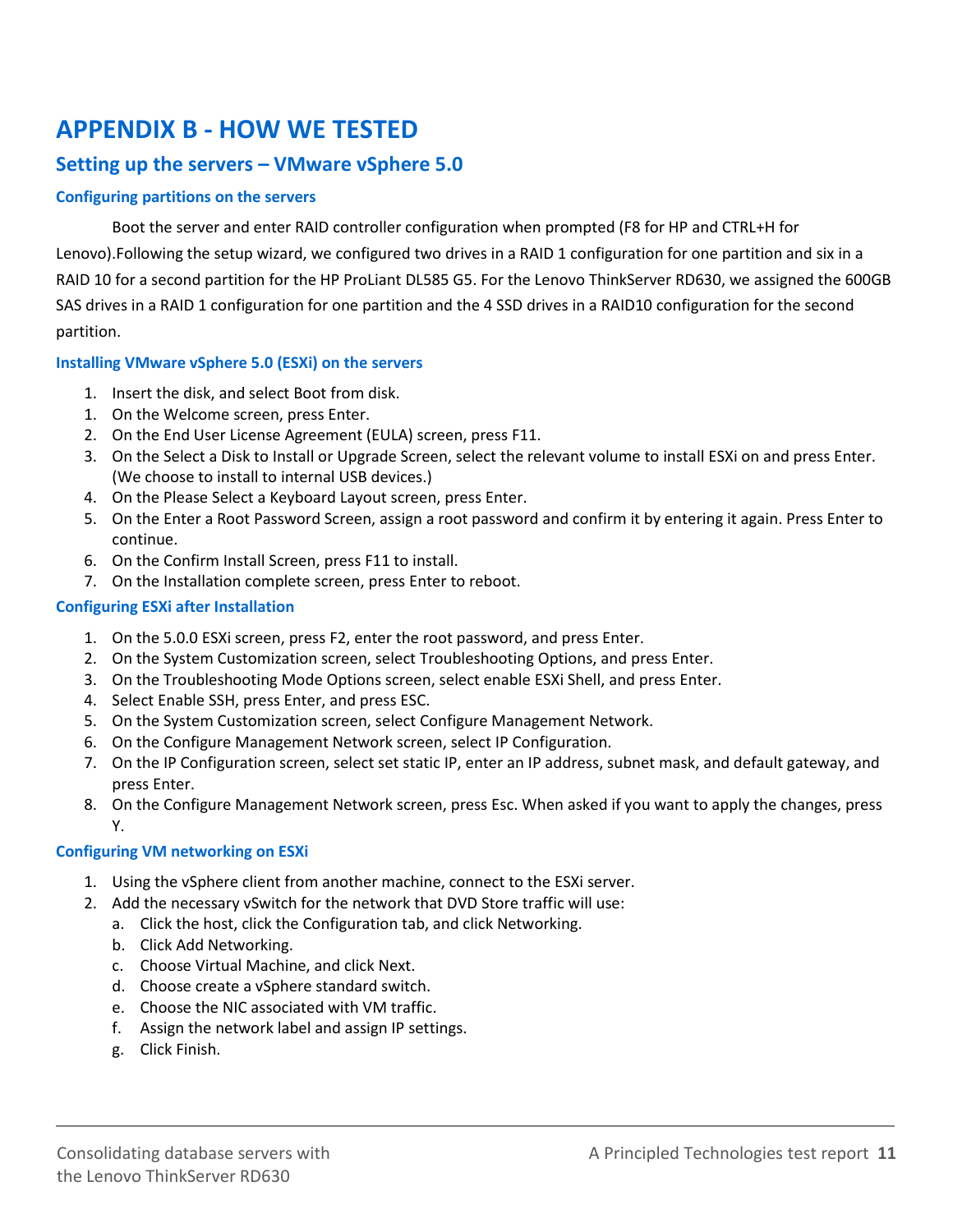#### **Configuring VMware datastores on the servers**

We created datastores on HP ProLiant DL385 G5 and the Lenovo ThinkServer RD630 using the parameters in Figure 9, following the steps below.

| Host                     | Datastore name      |
|--------------------------|---------------------|
| HP ProLiant DL385 G5     | Datastore           |
| HP ProLiant DL385 G5     | extra 6 disk raid10 |
| Lenovo ThinkServer RD630 | DatastoreLenovo     |
| Lenovo ThinkServer RD630 | 4 disks SSD raid10  |

**Figure 9: Datastore parameters for the servers we tested.**

- 1. Using the vSphere client, select Home $\rightarrow$ Datastore and Datastore Clusters.
- 2. Right-click Cluster and select Add new Datastore.
- 3. Select the appropriate host, and click Next.
- 4. Leave default Storage type as Disk/LUN, and click Next.
- 5. Select the desired Disk/LUN, and click Next.
- 6. Select VMFS-5, and click Next.
- 7. Click Next.
- 8. Enter corresponding datastore name from above, and click Next.
- 9. Keep default capacity of Maximum available space, and click Next.
- 10. Click Finish.
- 11. Repeat all steps above to create the remaining datastores using the partitions you created above in the Configuring partitions section.

#### **Creating the first VM**

We created the first virtual machine for each platform using the parameters in Figures 10 and 11 and following

the steps below.

| <b>Basic VM settings</b>        |  |  |
|---------------------------------|--|--|
| HP ProLiant DL385 G5            |  |  |
| Memory (GB)                     |  |  |
| <b>CPUs</b>                     |  |  |
| <b>Lenovo ThinkServer RD630</b> |  |  |
| Memory (GB)                     |  |  |
| CPUs                            |  |  |

**Figure 10: Basic VM settings for the servers.**

|                                 | <b>Datastore</b>    | Size (GB) | <b>Node</b> | <b>Provisioning</b> |
|---------------------------------|---------------------|-----------|-------------|---------------------|
| HP VM virtual disk settings     |                     |           |             |                     |
| Hard Disk 1                     | datastore           | 40        | 0:0         | Thick, Lazy Zeroed  |
| Hard Disk 2                     | extra 6 disk raid10 | 20        | 1:0         | Thick, Lazy Zeroed  |
| Hard Disk 3                     | datastore           | 15        | 1:1         | Thick, Lazy Zeroed  |
| Hard Disk 4                     | extra 6 disk raid10 |           | 1:2         | Thick, Lazy Zeroed  |
| Lenovo VM virtual disk settings |                     |           |             |                     |
| Hard Disk 1                     | datastorelenovo     | 20        | 0:0         | Thick, Lazy Zeroed  |
| Hard Disk 2                     | 4 disks SSD raid10  | 10        | 0:1         | Thick, Lazy Zeroed  |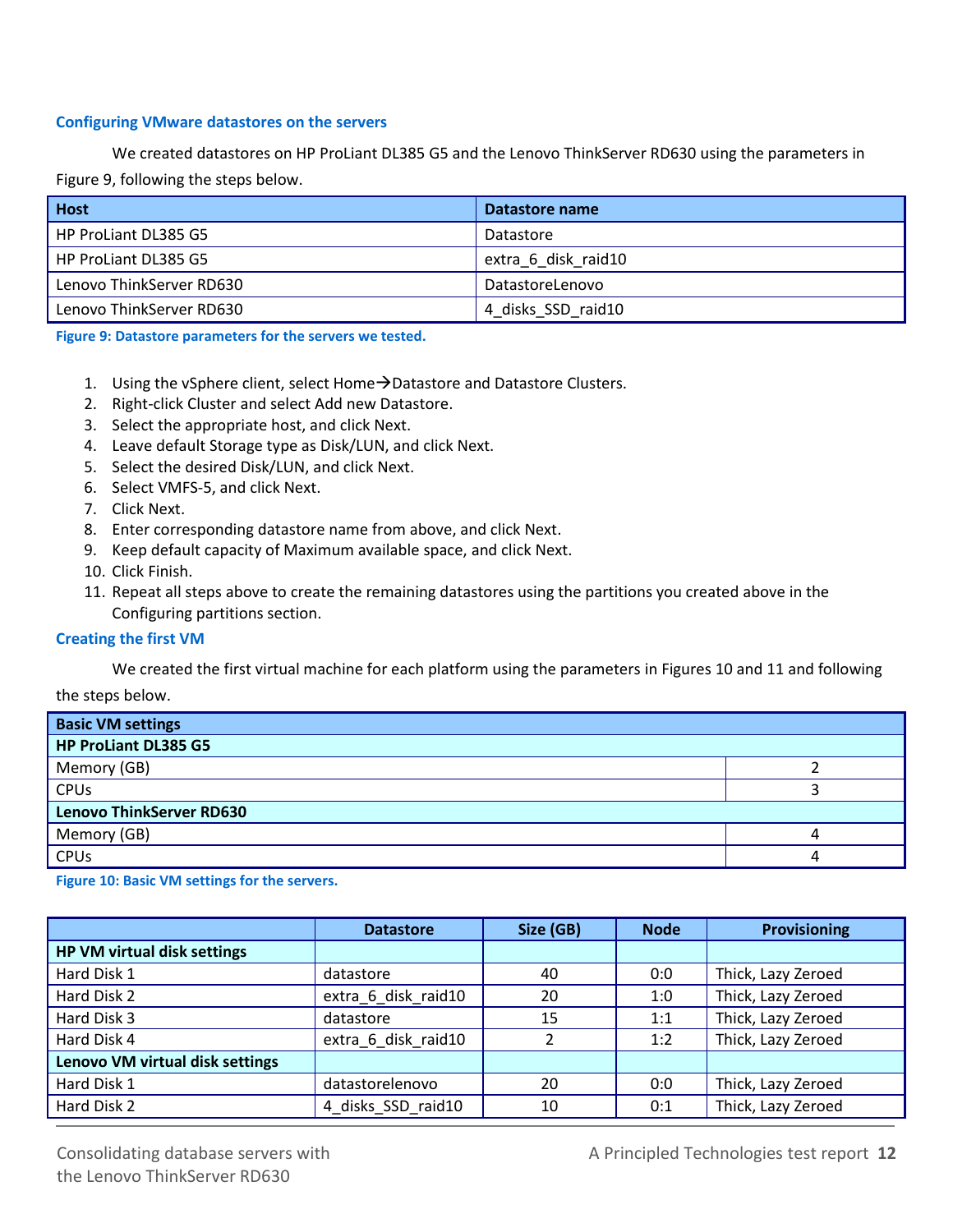|             | <b>Datastore</b>      | Size (GB) | <b>Node</b> | <b>Provisioning</b> |
|-------------|-----------------------|-----------|-------------|---------------------|
| Hard Disk 3 | disks SSD raid10<br>4 |           | 0:3         | Thick, Lazy Zeroed  |
| Hard Disk 4 | datastorelenovo       | 15        | 0:4         | Thin                |

**Figure 11: Virtual disk settings for the servers.**

- 1. In the vSphere client, connect to the vCenter Server, and browse to the ESXi host.
- 2. Click the Virtual Machines tab.
- 3. Right-click, and choose New Virtual Machine.
- 4. Choose Custom, and click Next.
- 5. Assign a name to the virtual machine, and click Next.
- 6. Select the corresponding OS Datastore, and click Next.
- 7. Choose Virtual Machine Version 8, and click Next.
- 8. Choose Windows, choose Microsoft Windows Server 2008 R2 (64-bit), and click Next.
- 9. Choose the preferred system number of virtual processors from Figure 9, and click Next.
- 10. Choose the appropriate amount of memory listed in Figure 9, and click Next.
- 11. Click 1 for the number of NICs, select vmnicX, and click Next.
- 12. Leave the default virtual storage controller, and click Next.
- 13. Choose to create a new virtual disk, and click Next.
- 14. Reference Figure 10 to assign OS virtual disk parameters, (e.g., 40 GB, thick-provisioned lazy zeroed), specify the OS datastore, and click Next.
- 15. Keep the default virtual device node (0:0), and click Next.
- 16. Click Finish.
- 17. Right-click the VM, and choose Edit Settings.
- 18. On the Hardware tab, click Add…
- 19. Click Hard Disk, and click Next.
- 20. Click Create a new virtual disk, and click Next.
- 21. Reference Figure 10 for the appropriate virtual disk size, choose thick-provisioned lazy zeroed, and specify the datastore for backup and SQL Server data usage.
- 22. Choose SCSI(0:1) for the device node, and click Next.
- 23. On the Hardware tab, click Add…
- 24. Click Hard Disk, and click Next.
- 25. Click Create a new virtual disk, and click Next.
- 26. Reference Figure 10 for the appropriate virtual disk size, choose thick-provisioned lazy zeroed, and specify the datastore for backup and SQL Server data usage (storage pool 2).
- 27. Choose SCSI(1:0) for the device node, and click Next.
- 28. On the Hardware tab, click Add…
- 29. Click Hard Disk, and click Next.
- 30. Click Create a new virtual disk, and click Next.
- 31. Reference Figure 10 for the appropriate virtual disk size, choose thick-provisioned lazy zeroed, and specify the datastore for SQL Server log virtual disks.
- 32. Choose SCSI(1:1) for the device node, and click Next.
- 33. Click SCSI Controller 1, and choose Change Type.
- 34. Choose VMware Paravirtual, and click OK.
- 35. Click Finish, and click OK.
- 36. Start the VM.
- 37. Attach the Windows Server 2008 R2 SP1 ISO image to the VM, and install Windows Server 2008 R2 on your VM.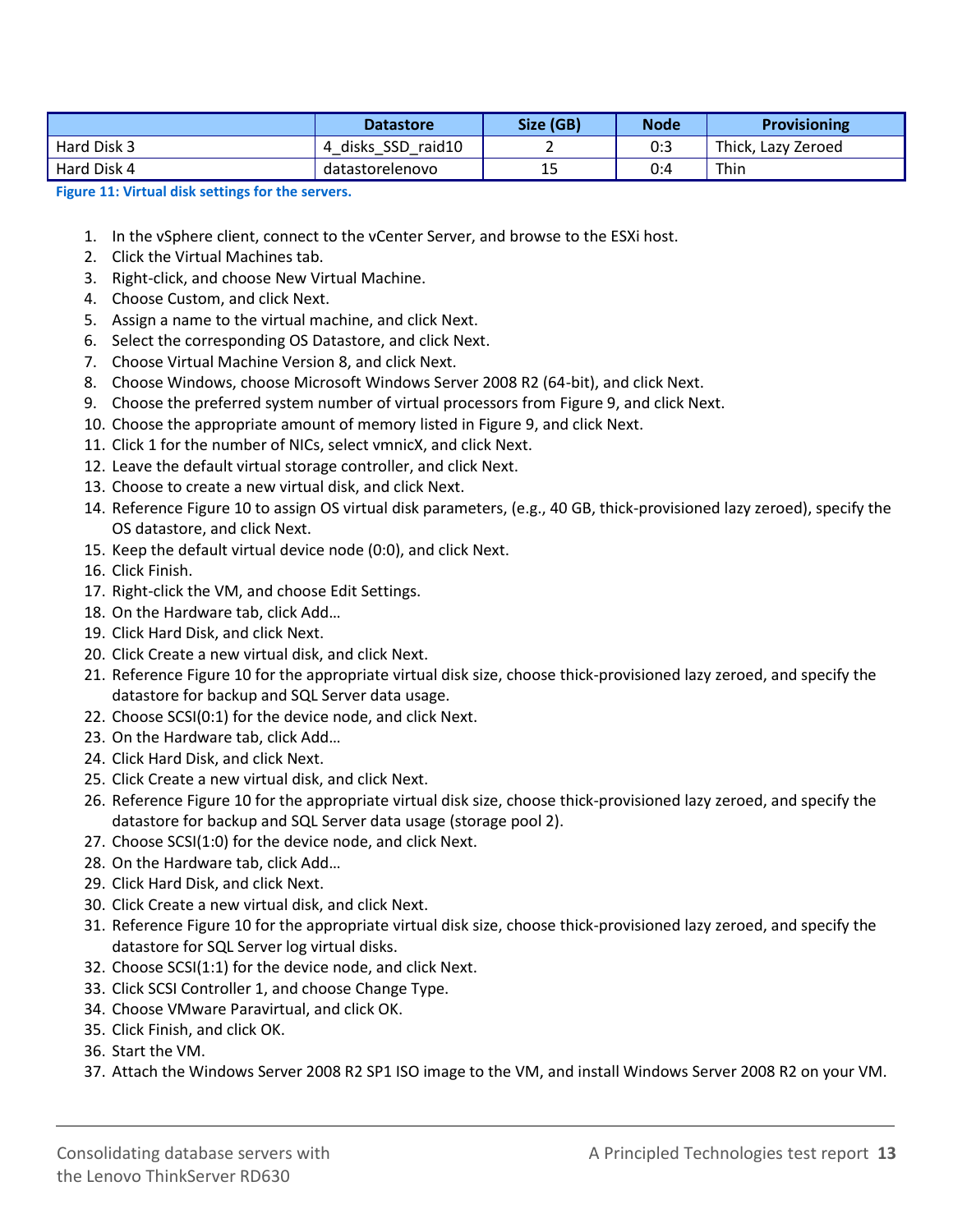### **Configuring the VMs**

See the above sections regarding the initial creation of the virtual machines on each hypervisor. We provide steps below for installing the operating system, Microsoft SQL Server, and configurations of the VMs.

#### **Installing the VM operating system on the first VM**

- 1. Insert the installation DVD for Windows Server 2008 R2 SP1 Enterprise into the DVD drive, and attach the physical DVD drive to the VM. Alternatively, use an ISO image and connect to the ISO image from the VM console.
- 2. Open the VM console on vSphere.
- 3. At the Language Selection Screen, click Next.
- 4. Click Install Now.
- 5. Select Windows Server 2008 R2 Enterprise (Full Installation), and click Next.
- 6. Click the I accept the license terms check box, and click Next.
- 7. Click Custom.
- 8. Click Next.
- 9. At the User's password must be changed before logging on warning screen, click OK.
- 10. Enter the desired password for the administrator in both fields, and click the arrow to continue.
- 11. At the Your password has been changed screen, click OK.
- 12. Install the latest VMware Tools package on the VM. Restart as necessary.
- 13. Connect the machine to the Internet, and install all available Windows updates. Restart as necessary.
- 14. Enable remote desktop access.
- 15. Change the hostname and reboot when prompted.
- 16. Create a shared folder to store test script files. Set permissions as needed.
- 17. Set up networking:
	- a. Click Start $\rightarrow$ Control Panel, right-click Network Connections, and choose Open.
	- b. Right-click the VM traffic NIC, and choose Properties.
	- c. Select TCP/IP (v4), and choose Properties.
	- d. Set the IP address, subnet, gateway, and DNS server for the virtual NIC, which will handle outgoing server traffic. Click OK, and click Close.
- 18. In the VM, configure the VM storage:
	- a. Click the Server Manager icon in the taskbar.
	- b. In the left pane, expand Storage and click Disk Management.
	- c. Right-click the first volume and choose Initialize Disk.
	- d. In the right pane, right-click the volume and choose New Simple Volume...
	- e. At the welcome window, click Next.
	- f. At the Specify Volume Size window, leave the default selection, and click Next.
	- g. At the Assign Drive Letter or Path window, choose a drive letter, and click Next.
	- h. At the Format Partition window, choose NTFS and 64K allocation unit size, and click Next.
	- i. At the Completing the New Simple Volume Wizard window, click Finish.
	- j. Repeat steps c through i for the remaining VM volumes.
- 19. Copy the pre-created DVD Store backup file to the backup virtual disk inside the first VM.

### **Installing SQL Server 2008 R2 SP1 on the first VM**

- 1. Open the vSphere console for the VM.
- 2. Log into the virtual machine.
- 3. Insert the installation DVD for SQL Server 2008 R2 into the vSphere host server's DVD drive.
- 4. Attach the physical DVD drive to the VM.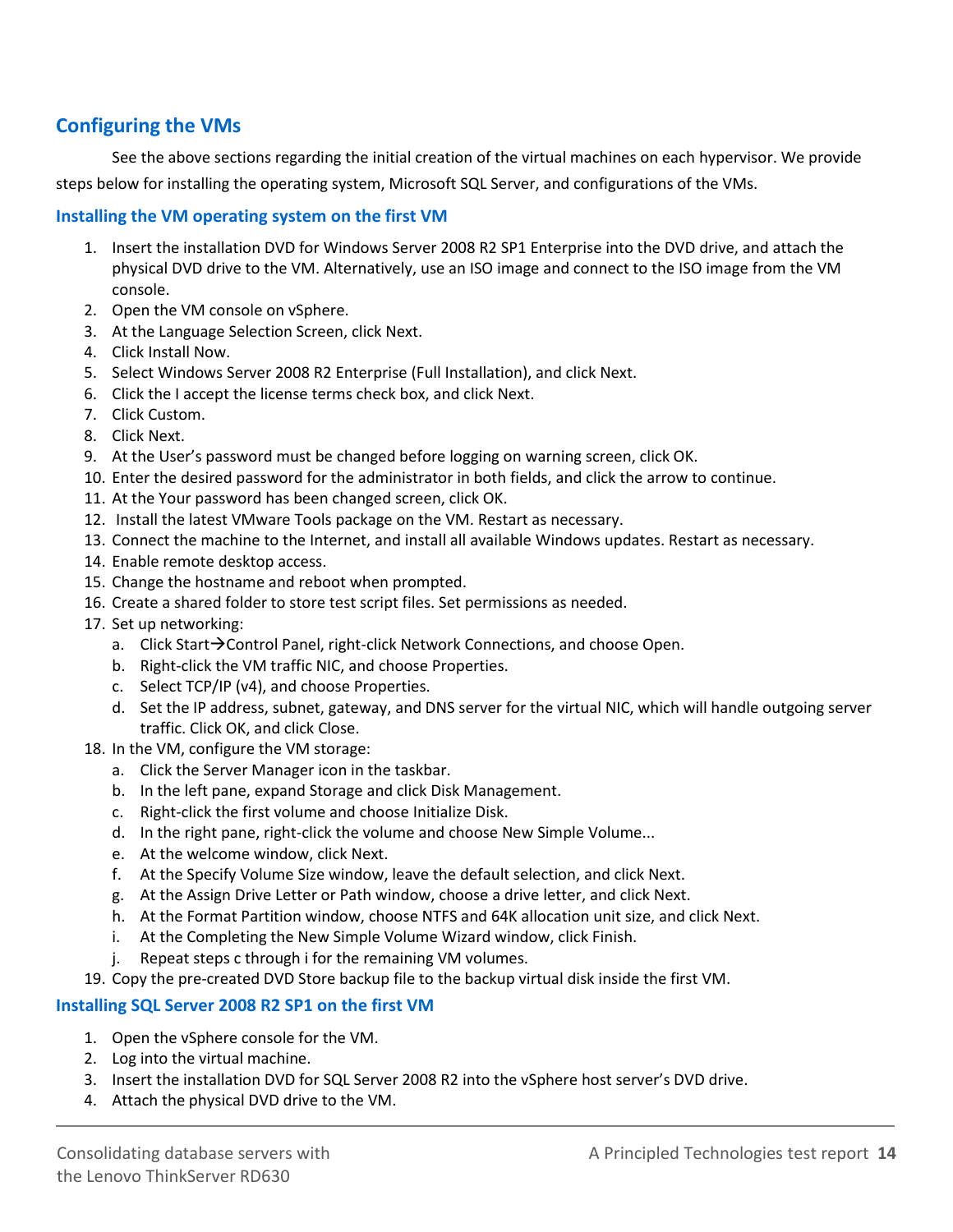- 5. Click Run SETUP.EXE. If Autoplay does not begin the installation, navigate to the SQL Server 2008 R2 DVD, and double-click.
- 6. If the installer prompts you with a .NET installation prompt, click Yes to enable the .NET Framework Core role.
- 7. In the left pane, click Installation.
- 8. Click New installation or add features to an existing installation.
- 9. At the Setup Support Rules screen, wait for the check to complete. If there are no failures or relevant warnings, click OK.
- 10. Select the Enter the product key radio button, and enter the product key. Click Next.
- 11. Click the checkbox to accept the license terms, and click Next.
- 12. Click Install to install the setup support files.
- 13. If there are no failures displayed, click Next. You may see a Computer domain controller warning and a Windows Firewall warning. For now, ignore these.
- 14. At the Setup Role screen, choose SQL Server Feature Installation.
- 15. At the Feature Selection screen, select Database Engine Services, Full-Text Search, Client Tools Connectivity, Client Tools Backwards Compatibility, Management Tools –Basic, and Management Tools – Complete. Click Next.
- 16. At the Installation Rules screen, click Next once the check completes.
- 17. At the Instance configuration screen, leave the default selection of default instance, and click Next.
- 18. At the Disk space requirements screen, click Next.
- 19. At the Server configuration screen, choose NT AUTHORITY\SYSTEM for SQL Server Agent, and choose NT AUTHORITY\SYSTEM for SQL Server Database Engine. Click Next.
- 20. At the Database Engine Configuration screen, select Mixed Mode.
- 21. Enter and confirm a password for the system administrator account.
- 22. Click Add Current user. This may take several seconds.
- 23. Click Next.
- 24. At the Error and usage reporting screen, click Next.
- 25. At the Installation Configuration rules screen, check that there are no failures or relevant warnings, and click Next.
- 26. At the Ready to Install screen, click Install.
- 27. After installation completes, click Next.
- 28. Click Close.
- 29. Create a SQL Server login for the ds2user.
- 30. Copy the pre-created DVD Store backup to the specified backup VHD volume.
- 31. Click Start→All Programs→Microsoft SQL Server 2008 R2→Configuration Tools, and click SQL Server Configuration Manager
- 32. Expand SQL Server Network Configuration, and click Protocols for MSSQLSERVER.
- 33. Right-click TCP/IP, and select Enable.
- 34. Download and install Microsoft SQL Server 2008 R2 SP1.

#### **Configuring additional VMs on vSphere**

- 1. Log into the vCenter Server, which manages the host.
- 1. Right-click the first VM, and choose Clone.
- 2. Name the new VM.
- 3. Choose the cluster, and select the host.
- 4. For the storage screen, choose advanced and direct the new virtual disks to the applicable datastores. Choose to customize using the customization wizard. Save the clone details as a new customization specification.
- 5. Continue cloning each VM, modifying the customization specification as necessary for IP addressing and so on.
- 6. Ensure in each VM that the necessary virtual disks are all online, the hostname is renamed, and the IP addressing was properly assigned by the customization wizard.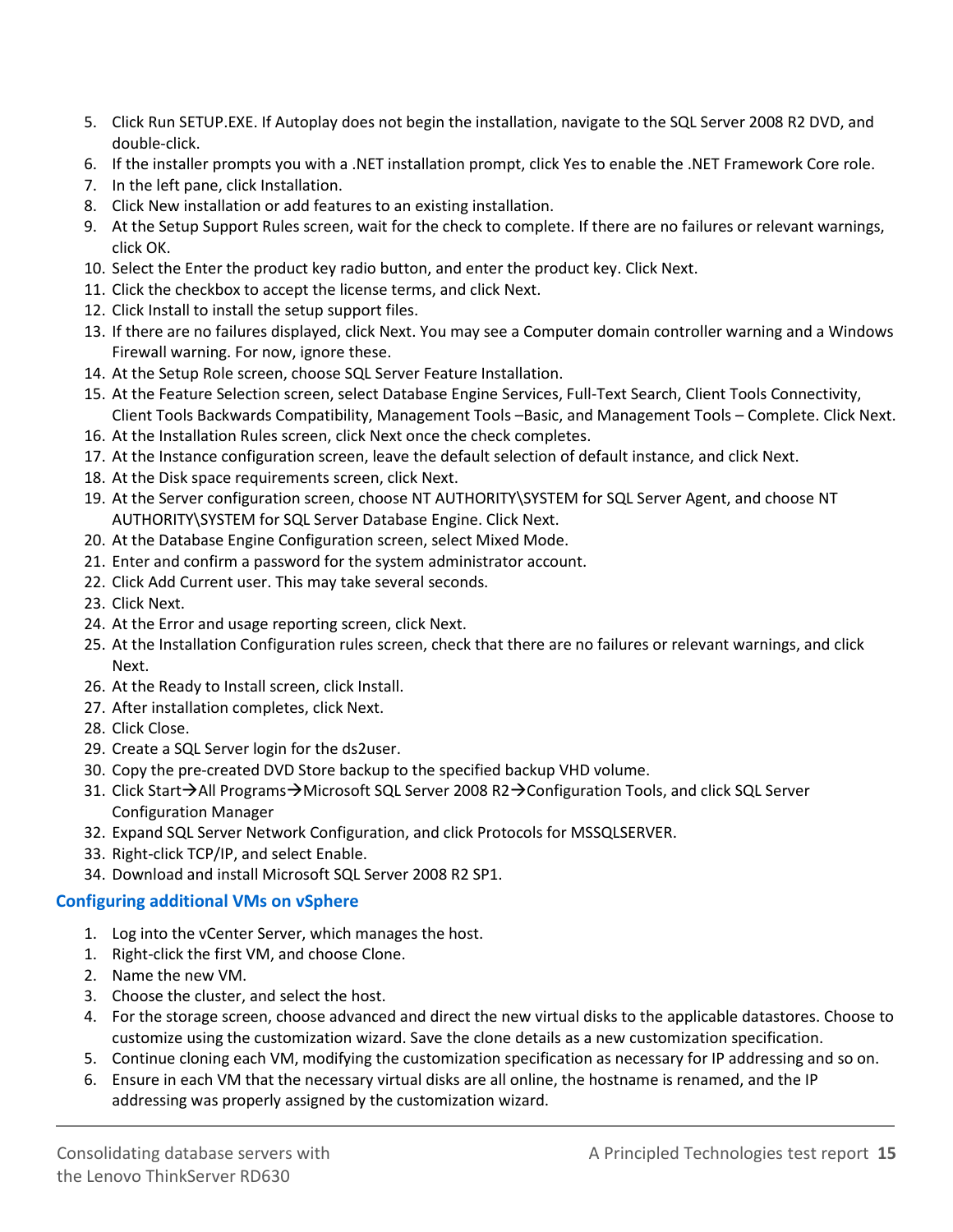- 7. Modify the SQL Server hostname of each VM using the instructions provided by Microsoft [\(http://msdn.microsoft.com/en-us/library/ms143799.aspx](http://msdn.microsoft.com/en-us/library/ms143799.aspx) ).
- 8. To configure automatic start for your specified number of VMs, click the Host configuration tab in the vSphere client, and click Virtual Machine Startup/Shutdown.

### **Configuring the database (DVD Store)**

We generated the data using the Install.pl script included with DVD Store version 2.1 (DS2), providing the parameters for our 4GB database size and the database platform on which we ran: Microsoft SQL Server. We ran the Install.pl script on a utility system running Linux. The database schema was also generated by the Install.pl script.

After processing the data generation, we transferred the data files and schema creation files to a Windowsbased system running SQL Server 2008 R2. We built the 4GB database in SQL Server 2008 R2, and then performed a full backup, storing the backup file on the C: drive for quick access. We used that backup file to restore on both servers between test runs. We performed this procedure once, and used the same backup file for all virtual machines.

The only modification we made to the schema creation scripts were the specified file sizes for our database. We explicitly set the file sizes higher than necessary to ensure that no file-growth activity would affect the outputs of the test. Besides this file size modification, the database schema was created and loaded according to the DVD Store documentation. Specifically, we followed the steps below:

- 1. We generated the data and created the database and file structure using database creation scripts in the DS2 download. We made size modifications specific to our 4GB database and the appropriate changes to drive letters.
- 2. We transferred the files from our Linux data generation system to a Windows system running SQL Server.
- 3. We created database tables, stored procedures, and objects using the provided DVD Store scripts.
- 4. We set the database recovery model to bulk-logged to prevent excess logging.
- 5. We loaded the data we generated into the database. For data loading, we used the import wizard in SQL Server Management Studio. Where necessary, we retained options from the original scripts, such as Enable Identity Insert.
- 6. We created indices, full-text catalogs, primary keys, and foreign keys using the database-creation scripts.
- 7. We updated statistics on each table according to database-creation scripts, which sample 18 percent of the table data.
- 8. On the SQL Server instance, we created a ds2user SQL Server login using the following Transact SQL (TSQL) script:

```
USE [master]
GO
CREATE LOGIN [ds2user] WITH PASSWORD=N'',
                DEFAULT_DATABASE=[master],
                DEFAULT_LANGUAGE=[us english],
                CHECK_EXPIRATION=OFF,
                CHECK_POLICY=OFF
```
GO

- 9. We set the database recovery model back to full.
- 10. We created the necessary full text index using SQL Server Management Studio.
- 11. We created a database user and mapped this user to the SQL Server login.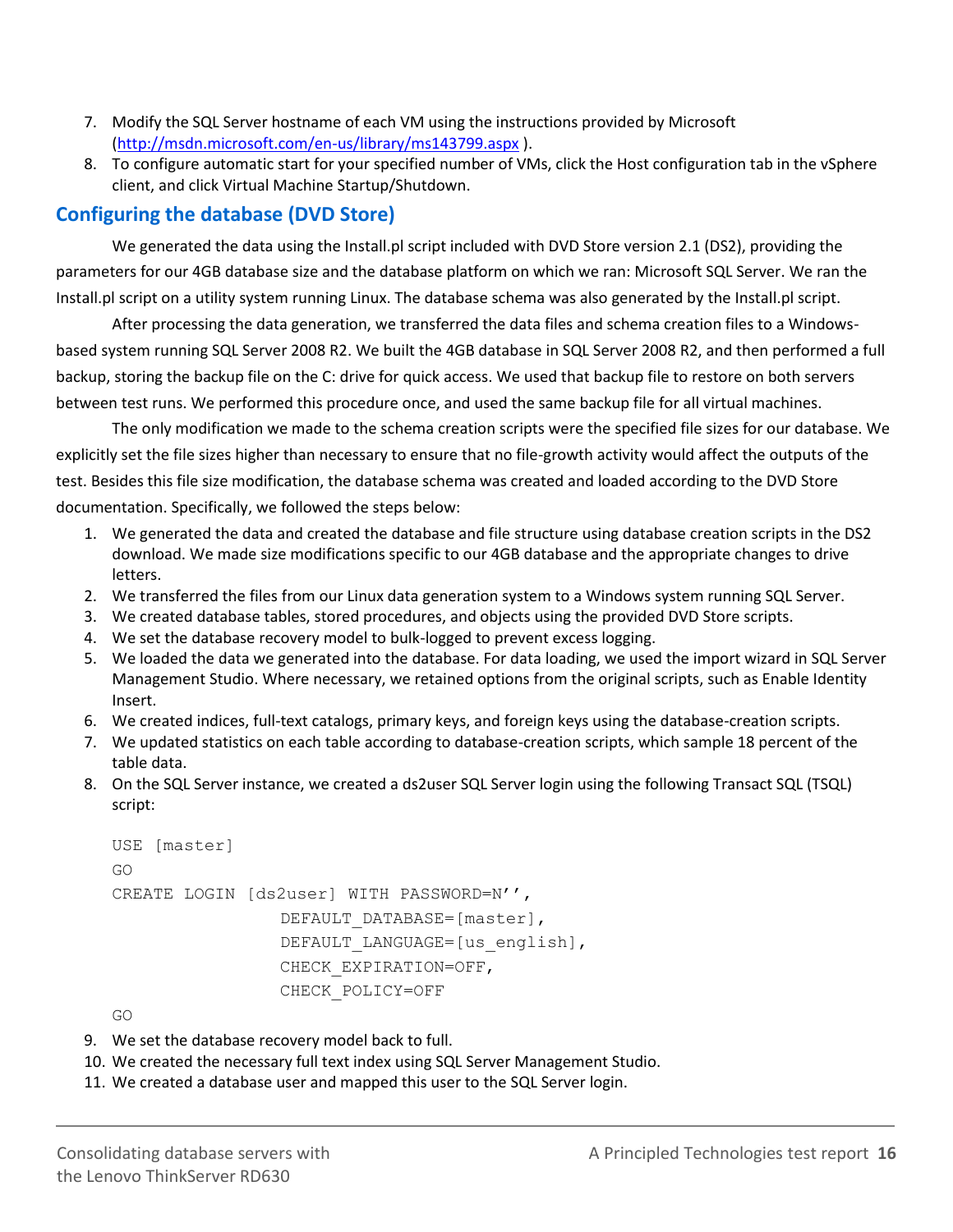12. We then performed a full backup of the database. This backup allowed us to restore the databases to a pristine state relatively quickly between tests.

| <b>Logical name</b>   | <b>Filegroup</b> | <b>Initial size (MB)</b> |  |  |
|-----------------------|------------------|--------------------------|--|--|
| <b>Database files</b> |                  |                          |  |  |
| primary               | PRIMARY          | 3                        |  |  |
| cust1                 | DS_CUST_FG       | 2,048                    |  |  |
| cust <sub>2</sub>     | DS_CUST_FG       | 2,048                    |  |  |
| ind1                  | DS_IND_FG        | 1,024                    |  |  |
| ind <sub>2</sub>      | DS_IND_FG        | 1,024                    |  |  |
| ds_misc               | DS MISC FG       | 1,024                    |  |  |
| orders1               | <b>DS ORDERS</b> | 1,024                    |  |  |
| orders2               | <b>DS ORDERS</b> | 1,024                    |  |  |
| Log files             |                  |                          |  |  |
| ds_log                | Not Applicable   | 10,240                   |  |  |

Figure 12 details our initial file size modifications.

**Figure 12: The file size modifications we used in our testing.**

### **Running the DVD Store tests**

We created a series of batch files, SQL scripts, and shell scripts to automate the complete test cycle. DVD Store outputs an orders-per-minute metric, which is a running average calculated through the test. In this report, we report the last OPM reported by each client/target pair.

Each complete test cycle consisted of the general steps listed below. For each scenario, we ran three test cycles, and chose the median outcome.

- 1. Clean up prior outputs from the host system and all client driver systems.
- 2. Drop all databases from all target VMs.
- 3. Restore all databases on all target VMs.
- 4. Shut down all VMs.
- 5. Reboot the host system and all client systems.
- 6. Wait for a ping response from the server under test (the hypervisor system), all client systems, and all VMs.
- 7. Let the test server idle for one hour.
- 8. Start the DVD Store driver on all respective clients.

We used the following DVD Store parameters for testing the virtual machines in this study:

```
ds2sqlserverdriver.exe --target=<target_IP> --ramp_rate=10 --run_time=45 --
n threads=10 --db size=4GB --think time=0.1 > C:\outputresultsfile.txt
```